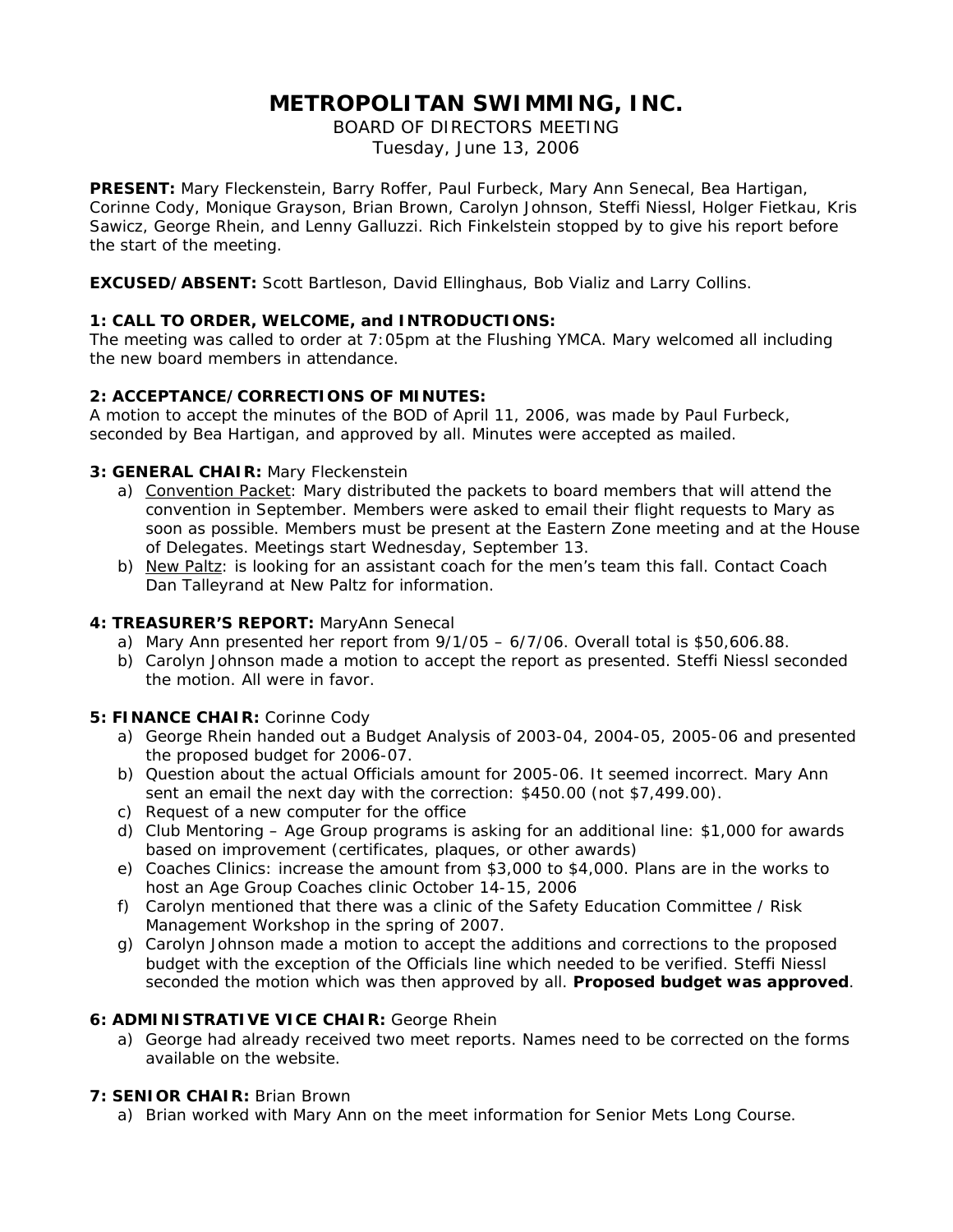b) Brian made a motion to create a new **"***Metropolitan Swimming Senior Coach of the Year Award"***.** The recipient would be voted on by the coaches and the award would be handed out at the Hall of Fame dinner each year. Paul Furbeck seconded the motion. All were in favor. **Motion carries**.

# **8: AGE GROUP CHAIR: Paul Furbeck and Bob Vializ**

- a) Age Group Coaches Clinic: Paul requested that Metro host an Age Group Coaches Clinic on October 14-15, 2006. (See Finance Chair - budget)
- b) Swimposium: Check the budget available from USA Swimming in 2007

### **9: COACHES REPRESENTATIVE:** Scott Bartleson

Scott was unable to attend this meeting.

# **10: ATHLETES' REPRESENTATIVES:** Steffi Niessl

- a) Athletes Rep. Contract: Steffi presented a proposed Athletes Reps Contract. This is needed as this position is not to be taken lightly. Steffi made a motion to accept the contract as corrected. George Rhein seconded the motion. All were in favor. **Motion carries.**
- b) Junior Athlete Rep: After long discussion on this subject, a motion was made to offer a temporary position of Junior Athlete Rep to Kristen DeGrazzia (TS) to fulfill the unexpired term of Junior Athlete Rep. (Steffi Niessl becomes the Senior Athlete's Rep). Bea Hartigan seconded the motion. One opposed. All others were in favor of the motion which carries.

# **11: TECHNICAL PLANNING:** David Ellinghaus

David was unable to attend. The TP committee is working on the time standards for 2006-07.

- a) LIAC/OWA Age group meet Metro South/Nassau. Barry will contact Dave Ferris. b) Condors/Sharks: Metro needs to receive an **official signed contract** from the school in
- order to officially assigning the meets. Condors is requesting October 7-8, 2006, December 2-3, 2006 and January 27-28, 2007.
- c) Barry received a request for sanction from NYAC for October  $22<sup>nd</sup>$  for Collegiate teams. This needs to be an Observed Meet!

# **12: OFFICIALS CHAIR:** Holger Fietkau and Kris Sawicz

There was nothing new to report.

# 13: **ZONE TEAM COORDINATOR: Barry Roffer**

- a) Zones will be in Buffalo this summer. The Metro team will stay at the Holiday Inn on Delaware Avenue (same as last year).
- b) Some info is already posted on the website.
- c) Steffi Niessl made a motion to accept the updated Code of Conduct for Zone Athletes. Carolyn Johnson seconded the motion. All were in favor**. Motion carries**. It will be posted on the website as soon as possible.

# **14: REGISTRATION COORDINATOR:** Barry Roffer

- a) Reminder: It is the coaches' responsibility to send in course updates to the office to keep cards current. Roster on the website is updated once or twice a week. Only coaches in good standing are on the roster.
- b) Coaches are asked to correct their athletes' info in the team manager when there is an error reported to them. They must actually click on "build ID" again to correct the ID numbers. Same applies to Meet Manager: rebuild ID!
- c) Problems with Dolphin Swim Club because they don't use their team manager software. Continually misspell their swimmers' names because of this. Metro By-Laws require use of Hy-Tek Team Manager – 303.7 - page 13.
- d) Bea Hartigan made a motion to charge \$50 for each instance of registration mistake after January 1, 2007 for all recidivists  $(3<sup>rd</sup>$  time you are fined). All corrections should be made by then. Mary Ann seconded the motion which **carried** unanimously.